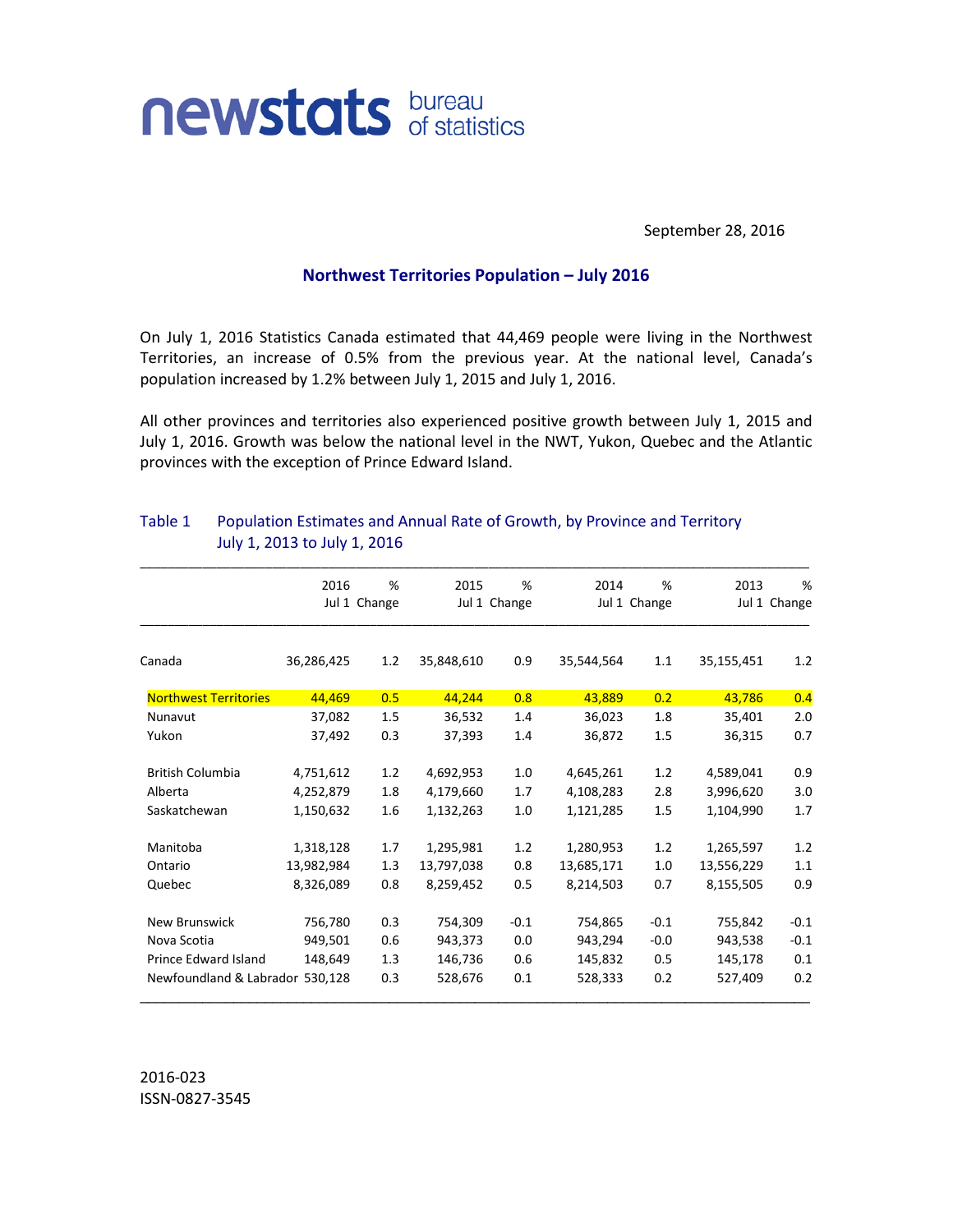Between July 1, 2015 and July 1, 2016, the population in the Northwest Territories increased by 225 persons. The components of natural increase during this period consisted of 685 births and 233 deaths, resulting in a net increase of 452 persons. Inter-provincial migration accounted for 2,323 persons moving into the Northwest Territories from other provinces and territories, while 2,744 persons moved away, representing a net loss of 421 persons. Internationally, there was a net in-migration of 194 persons.

In the NWT, population was relatively flat between 2004 and 2009 and it has been on the increase since 2009.



# Figure 1 NWT Population Estimates, July 1, 1991 to July 1, 2016

Statistics Canada also released age and sex breakdowns for each of the provinces and territories. The population pyramid illustrates the aging of the NWT population between July 1, 1996 and July 1, 2016 (Figure 2). This aging is also apparent by an increase in the NWT median age rising from 28.3 to 33.3 years in the past 20 years. However, compared to Canada, the NWT population remains relatively young as the median age at the national level was 40.6 years on July 1, 2016.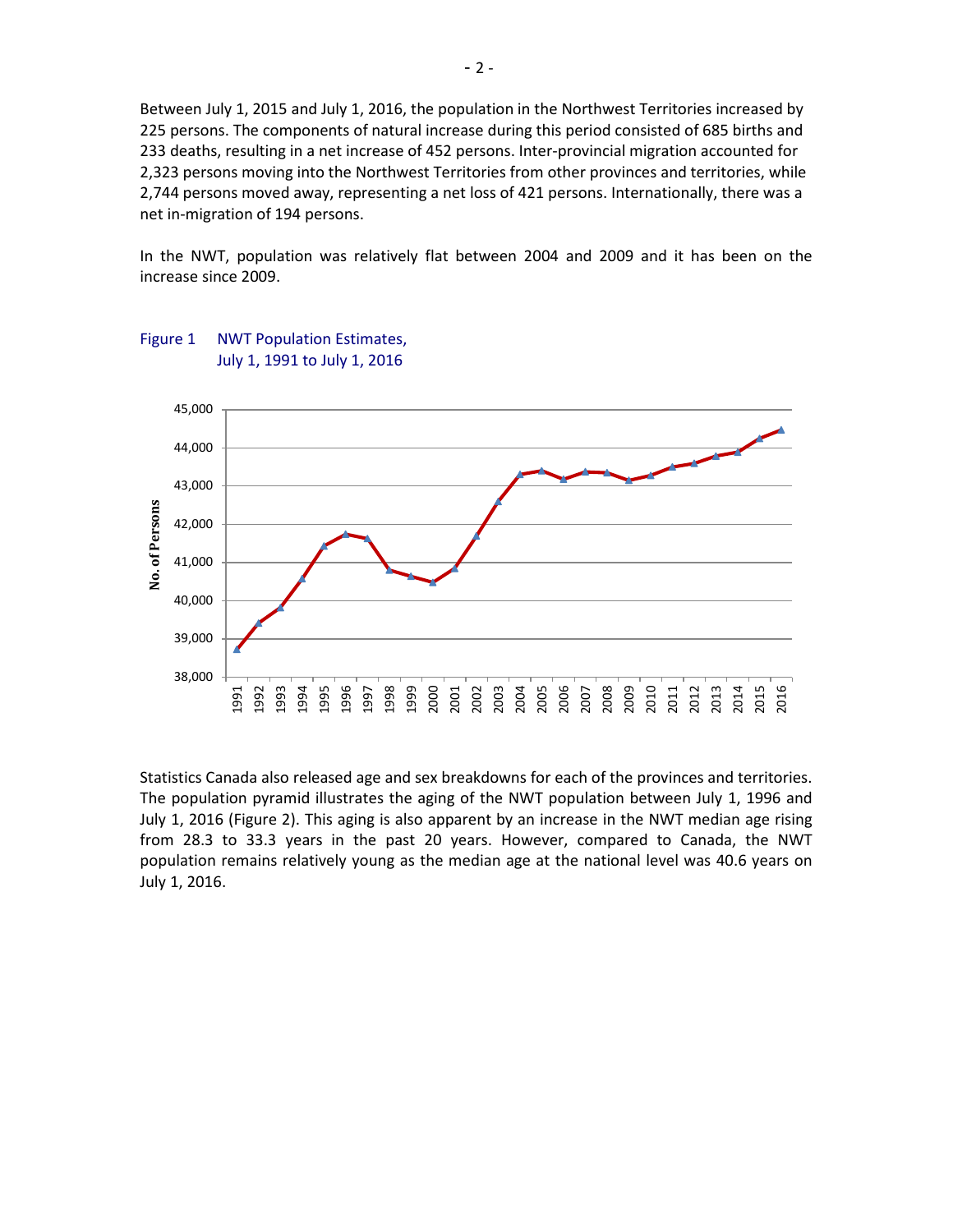

### Figure 2 Northwest Territories Population Distribution, by Age and Sex July 1, 1996 and July 1, 2016

The detailed components of population change for the Northwest Territories since 2009 are presented in Table 2.

For more information about these estimates or for community level population estimates and projections, please visit the NWT Bureau of Statistics website at http://www.statsnwt.ca or call (867) 767-9169.